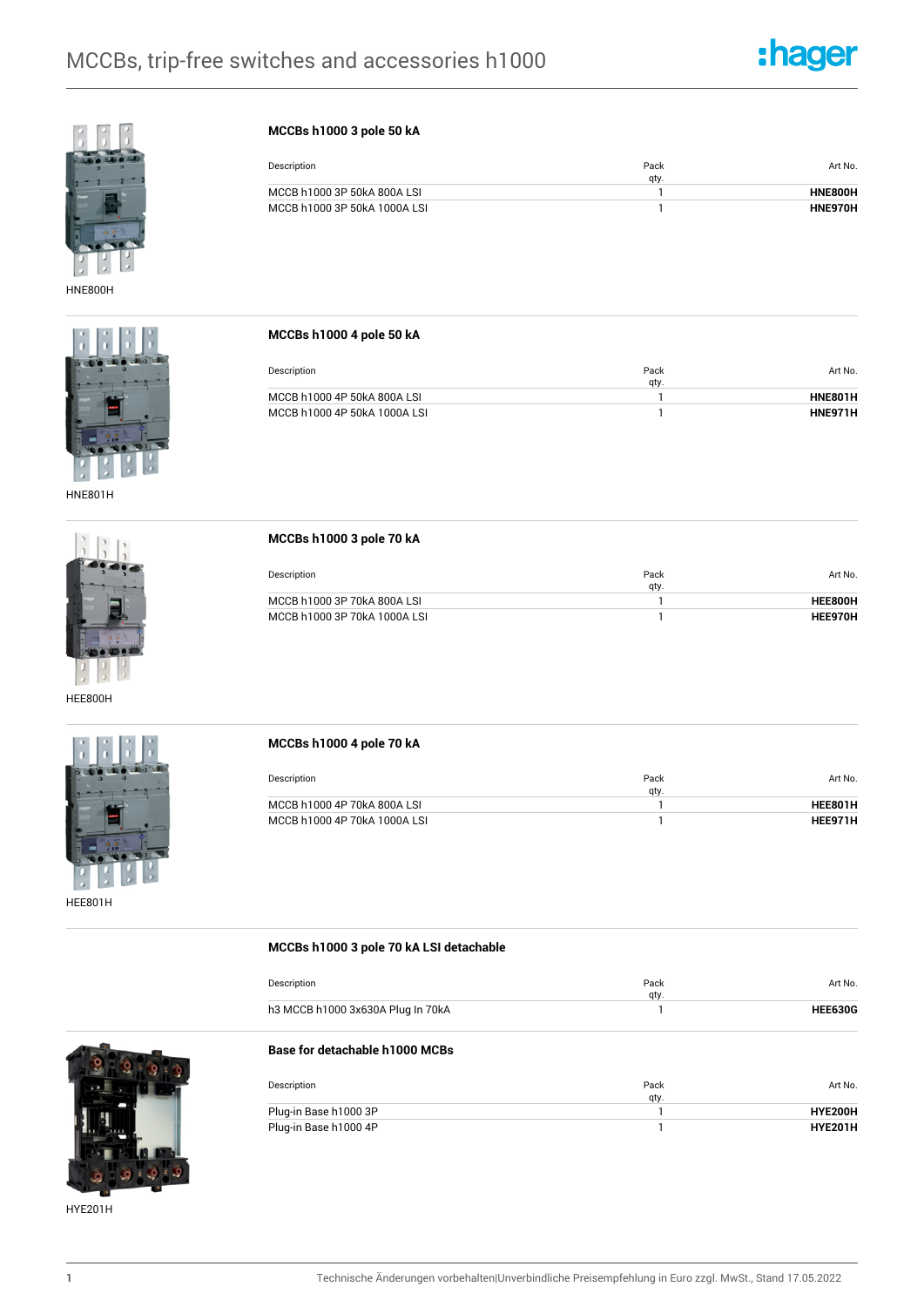# :hager

## **Trip-free switches h1000 3 pole**

| Description           | Pack<br>qty. | Art No. |
|-----------------------|--------------|---------|
| Switch h1000 3P 800A  |              | HCE800H |
| Switch h1000 3P 1000A |              | HCE970H |



HCE800H

## **Trip-free switches h1000 4 pole**

| Description           | Pack<br>qty. | Art No. |
|-----------------------|--------------|---------|
| Switch h1000 4P 800A  |              | HCE801H |
| Switch h1000 4P 1000A |              | HCE971H |



HCE801H

## **Auxiliary contacts**

| Description                           | Pack<br>qty. | Art No. |
|---------------------------------------|--------------|---------|
| AX contact 1NO+1NC 230VAC(h2501600)   |              | HXC021H |
| Alarm contact 1NO+1NC 230V(h2501600)  |              | HXC024H |
| Aux low lvl 1NO+NC 125V AC(h2501600)  |              | HXC025H |
| AL contact low level 1NO+NC(h2501600) |              | HXC026H |



## **Shunt trips**

| Description                           | Pack | Art No. |
|---------------------------------------|------|---------|
|                                       | qty. |         |
| Shunt trip Release 24V DC(h2501000)   |      | HXC001H |
| Shunt trip Release 48V DC(h2501000)   |      | HXC002H |
| SHT trip Release 100-120VAC(h2501000) |      | HXC003H |
| SHT trip Release 200-240VAC(h2501000) |      | HXC004H |
| SHT trip Release 380-450VAC(h2501000) |      | HXC005H |
| Shunt trip Release 110V DC(h2501000)  |      | HXC008H |
| UVR 24VDC (h800-h1000-h1600)          |      | HXE011H |
| UVR 110-120VAC (h800-h1000-h1600)     |      | HXE013H |
| UVR 220-240VAC (h800-h1000-h1600)     |      | HXE014H |
| UVR 380-415VAC (h800-h1000-h1600)     |      | HXE015H |
| UVR 100-120 V DC (h800-h1000-h1600)   |      | HXE018H |
| UVR 200-240 V DC (h800-h1000-h1600)   |      | HXE019H |



HXC001H

**Delayed undervoltage releases**

| Description                          | Pack<br>qty. | Art No. |
|--------------------------------------|--------------|---------|
| UVR delayed h800-h1600 3P 24VDC      |              | HXE051H |
| UVR delayed h800-h1600 3P 110-120VAC |              | HXE053H |
| UVR delayed h800-h1000 3P 220-240VAC |              | HXE054H |
| UVR delayed h800-h1600 3P 380-415VAC |              | HXE055H |



HXE051H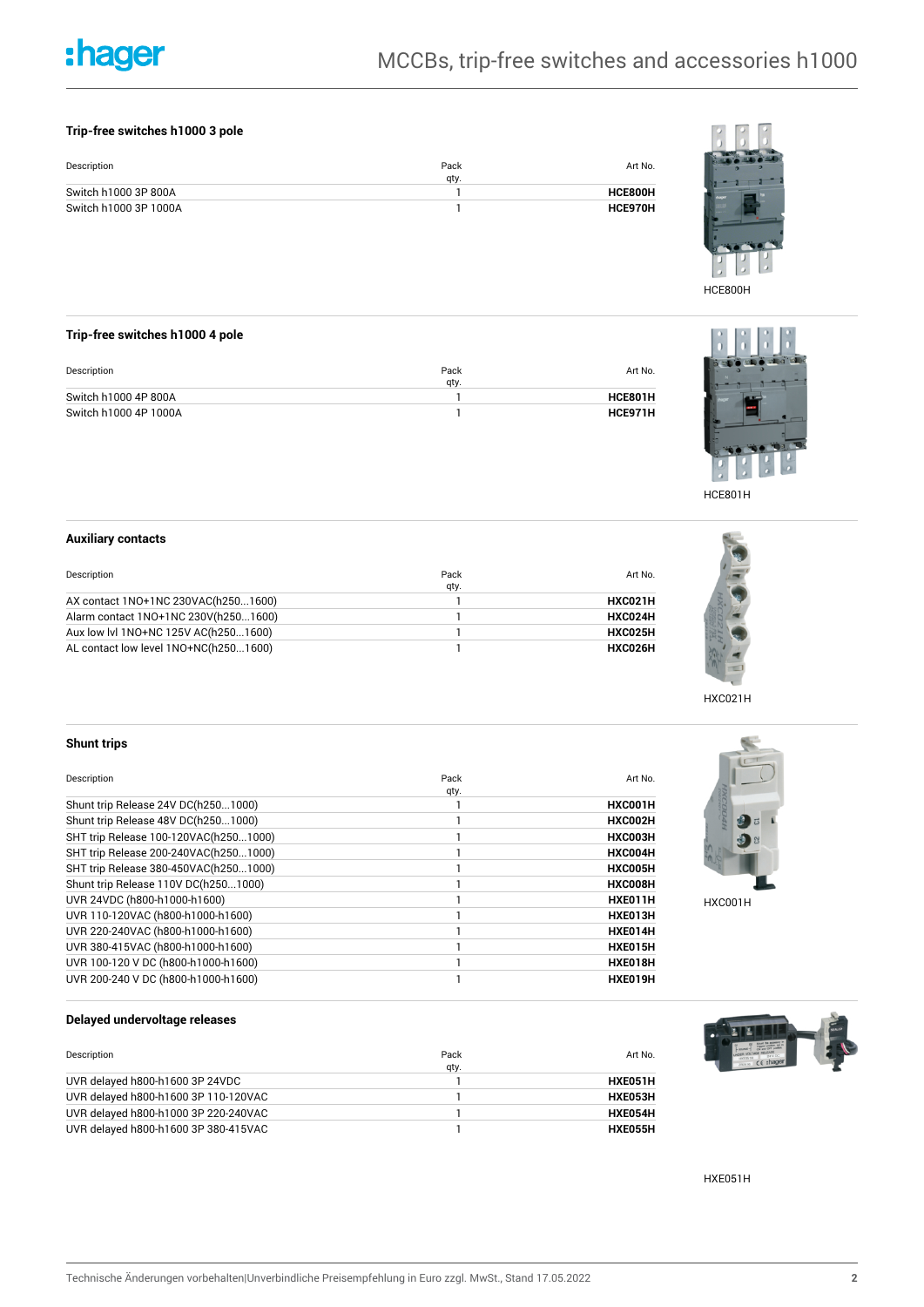**Direct rotary handle**



Art No.



HXE030H





| Description                       | Pack | Art No. |
|-----------------------------------|------|---------|
|                                   | qty. |         |
| Extended rotary handle H800-H1000 |      | HXE031H |

Direct rotary handle H800-H1000 **1 HXE030H** 

qty.

Description **Pack** 

HXE031H



|  | <b>Motor operators</b> |
|--|------------------------|
|--|------------------------|

| Description                          | Pack<br>qty. | Art No. |
|--------------------------------------|--------------|---------|
| Motor operator h800-h1000 24-48V DC  |              | HXE040H |
| Motor operator H800-H1000 100-240VAC |              | HXE042H |

### HXE040H

**Interlocking**

| Description                           | Pack<br>qty. | Art No. |
|---------------------------------------|--------------|---------|
| Interlocking wire type H800-H1000     |              | HXE065H |
| Interlock front cover h1000           |              | HXE066H |
| Interlock cable 1m(P160-x/h/P2501000) |              | HXB070H |
| Interlock cable 1.5m(P160-x/h2501000) |              | HXB071H |

HXE065H



| <b>Electrical interlock</b>             |              |         |
|-----------------------------------------|--------------|---------|
| Description                             | Pack<br>qty. | Art No. |
| Elec.interl Motor A h/P400-630-800-1000 |              | HXD068H |
| Elec.interlock MotB(x/P/h250-h4001000)  |              | HXB069H |

HXD068H